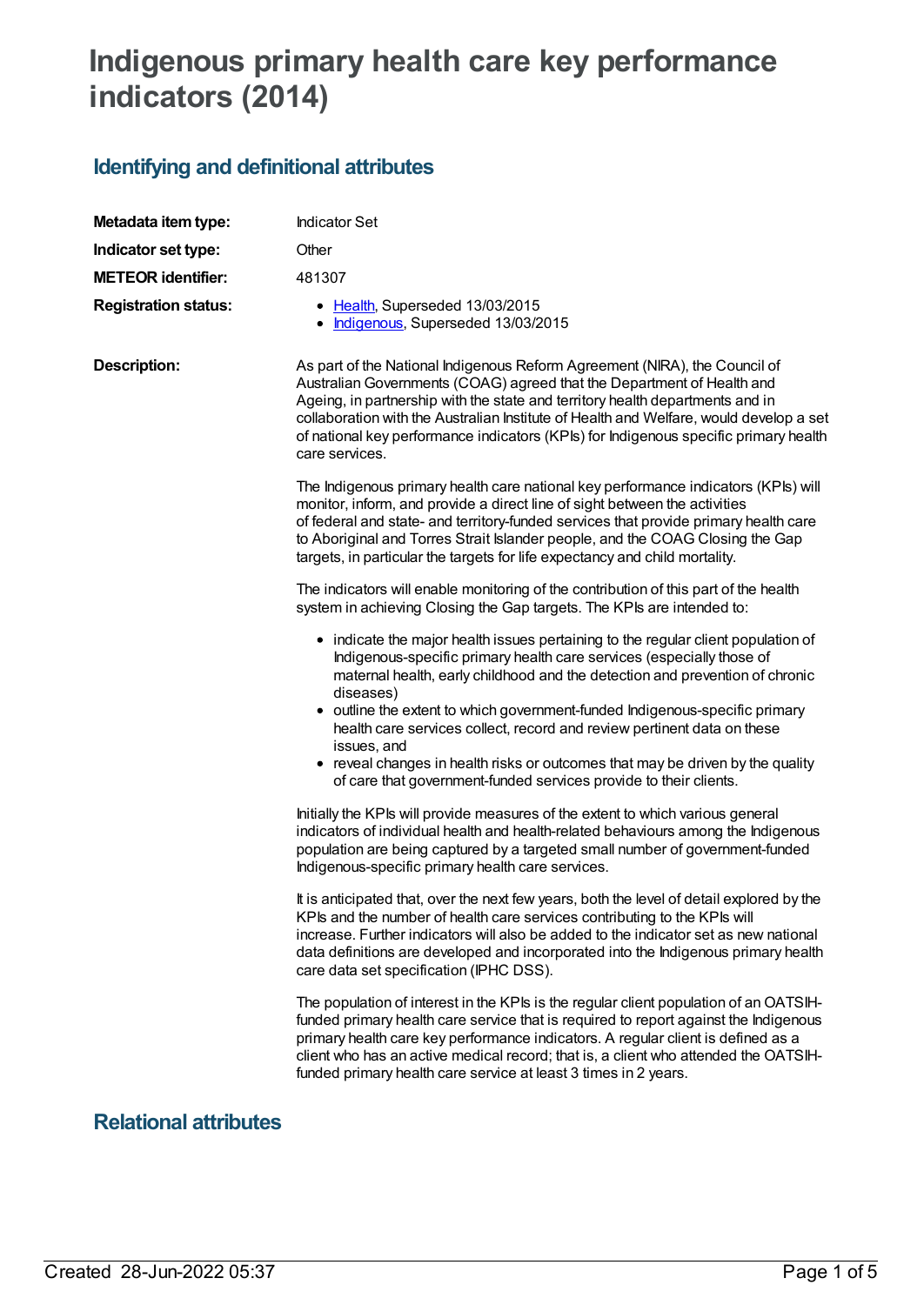| <b>Related metadata</b><br>references:      | See also <b>Indigenous primary health care DSS 2014-15</b>                                                                                                             |
|---------------------------------------------|------------------------------------------------------------------------------------------------------------------------------------------------------------------------|
|                                             | • Health, Superseded 13/03/2015                                                                                                                                        |
|                                             | • Indigenous, Superseded 13/03/2015                                                                                                                                    |
|                                             | Supersedes <b>Indigenous primary health care key performance indicators (2013)</b>                                                                                     |
|                                             | • Health, Superseded 21/11/2013                                                                                                                                        |
|                                             | • Indigenous, Superseded 21/11/2013                                                                                                                                    |
|                                             | Has been superseded by <b>Indigenous primary health care key performance</b><br>indicators (2015)                                                                      |
|                                             | • Health, Superseded 05/10/2016<br>• Indigenous, Superseded 20/01/2017                                                                                                 |
| Indicators linked to this<br>Indicator set: | Indigenous primary health care: PI01a-Number of Indigenous babies born within the                                                                                      |
|                                             | previous 12 months whose birth weight has been recorded, 2014                                                                                                          |
|                                             | Health, Superseded 13/03/2015<br>Indigenous, Superseded 13/03/2015                                                                                                     |
|                                             | Indigenous primary health care: PI01b-Proportion of Indigenous babies born within                                                                                      |
|                                             | the previous 12 months whose birth weight has been recorded, 2014<br>Health, Superseded 13/03/2015                                                                     |
|                                             | Indigenous, Superseded 13/03/2015                                                                                                                                      |
|                                             | Indigenous primary health care: PI02a-Number of Indigenous babies born within the                                                                                      |
|                                             | previous 12 months whose birth weight results were low, normal or high, 2014<br>Health, Superseded 13/03/2015                                                          |
|                                             | Indigenous, Superseded 13/03/2015                                                                                                                                      |
|                                             | Indigenous primary health care: PI02b-Proportion of Indigenous babies born within                                                                                      |
|                                             | the previous 12 months whose birth weight results were low, normal or high, 2014<br>Health, Superseded 13/03/2015                                                      |
|                                             | Indigenous, Superseded 13/03/2015                                                                                                                                      |
|                                             | Indigenous primary health care: PI03a-Number of regular clients for whom an MBS<br><b>Health Assessment for Aboriginal and Torres Strait Islander People (MBS Item</b> |
|                                             | 715) was claimed, 2014<br>Health, Superseded 13/03/2015                                                                                                                |
|                                             | Indigenous, Superseded 13/03/2015                                                                                                                                      |
|                                             | Indigenous primary health care: PI03b-Proportion of regular clients for whom an<br>MBS Health Assessment for Aboriginal and Torres Strait Islander People (MBS         |
|                                             | Item 715) was claimed, 2014<br>Health, Superseded 13/03/2015                                                                                                           |
|                                             | Indigenous, Superseded 13/03/2015                                                                                                                                      |
|                                             | Indigenous primary health care: PI04a-Number of Indigenous children who are fully                                                                                      |
|                                             | immunised, 2014<br>Health, Superseded 13/03/2015                                                                                                                       |
|                                             | Indigenous, Superseded 13/03/2015                                                                                                                                      |
|                                             | Indigenous primary health care: PI04b-Proportion of Indigenous children who are                                                                                        |
|                                             | fully immunised, 2014<br>Health, Superseded 13/03/2015                                                                                                                 |
|                                             | Indigenous, Superseded 13/03/2015                                                                                                                                      |
|                                             | Indigenous primary health care: PI05a-Number of regular clients with Type II<br>diabetes who have had an HbA1c measurement result recorded, 2014                       |
|                                             | Health, Superseded 13/03/2015                                                                                                                                          |
|                                             | Indigenous, Superseded 13/03/2015                                                                                                                                      |
|                                             | Indigenous primary health care: PI05b-Proportion of regular clients with Type II<br>diabetes who have had an HbA1c measurement result recorded, 2014                   |
|                                             | Health, Superseded 13/03/2015                                                                                                                                          |
|                                             | Indigenous, Superseded 13/03/2015                                                                                                                                      |
|                                             | Indigenous primary health care: PI06a-Number of regular clients with Type II                                                                                           |

diabetes whose HbA1c measurement result was within a specified level, 2014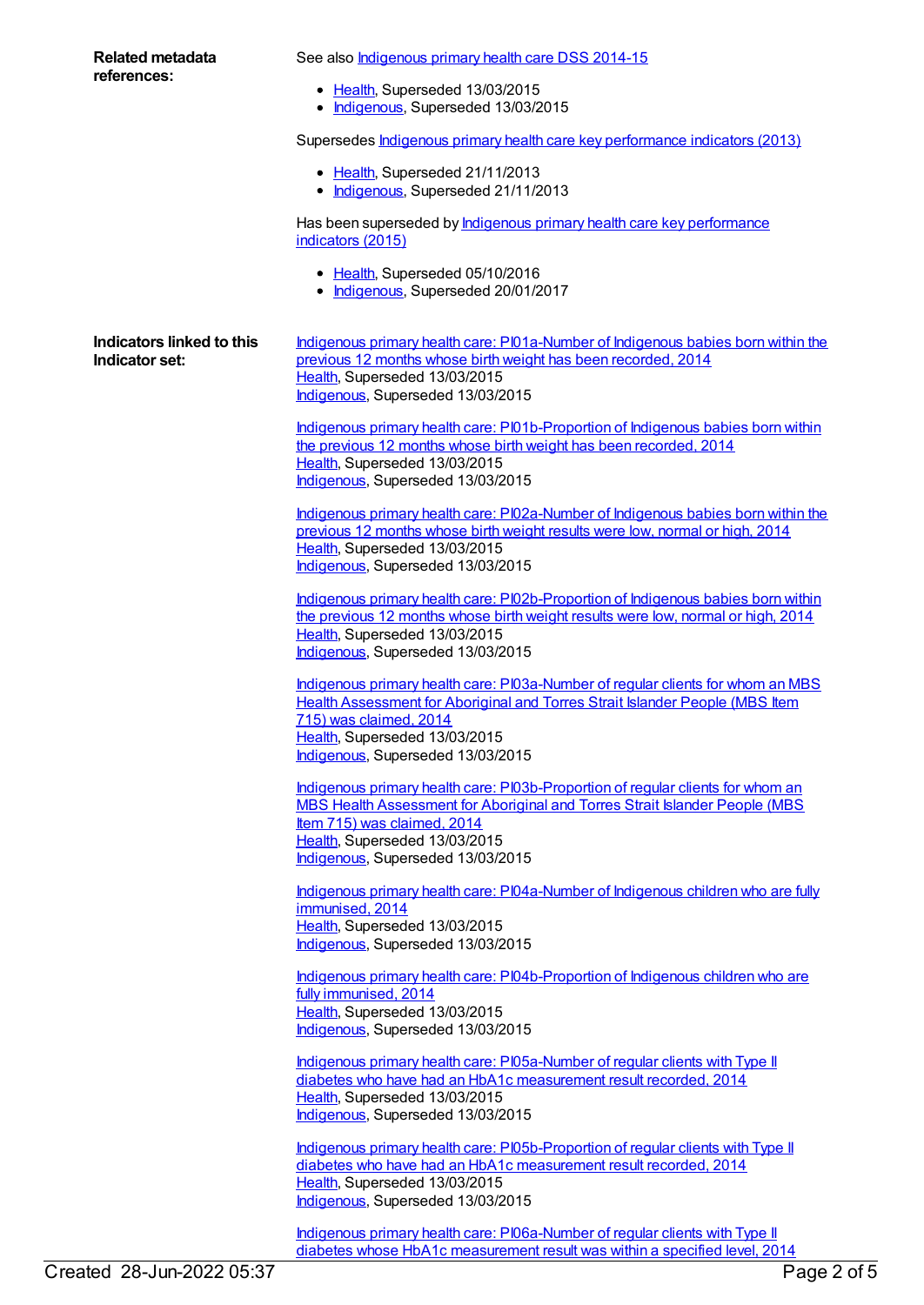[Health](https://meteor.aihw.gov.au/RegistrationAuthority/12), Superseded 13/03/2015 [Indigenous](https://meteor.aihw.gov.au/RegistrationAuthority/6), Superseded 13/03/2015

Indigenous primary health care: [PI06b-Proportion](https://meteor.aihw.gov.au/content/504706) of regular clients with Type II diabetes whose HbA1c measurement result was within a specified level, 2014 [Health](https://meteor.aihw.gov.au/RegistrationAuthority/12), Superseded 13/03/2015 [Indigenous](https://meteor.aihw.gov.au/RegistrationAuthority/6), Superseded 13/03/2015

Indigenous primary health care: [PI07a-Number](https://meteor.aihw.gov.au/content/504675) of regular clients with a chronic disease for whom a GP Management Plan (MBS Item 721) was claimed, 2014 [Health](https://meteor.aihw.gov.au/RegistrationAuthority/12), Superseded 13/03/2015 [Indigenous](https://meteor.aihw.gov.au/RegistrationAuthority/6), Superseded 13/03/2015

Indigenous primary health care: [PI07b-Proportion](https://meteor.aihw.gov.au/content/504677) of regular clients with a chronic disease for whom a GP Management Plan (MBS Item 721) was claimed, 2014 [Health](https://meteor.aihw.gov.au/RegistrationAuthority/12), Superseded 13/03/2015 [Indigenous](https://meteor.aihw.gov.au/RegistrationAuthority/6), Superseded 13/03/2015

Indigenous primary health care: [PI08a-Number](https://meteor.aihw.gov.au/content/504679) of regular clients with a chronic disease for whom a Team Care Arrangement (MBS Item 723) was claimed, 2014 [Health](https://meteor.aihw.gov.au/RegistrationAuthority/12), Superseded 13/03/2015 [Indigenous](https://meteor.aihw.gov.au/RegistrationAuthority/6), Superseded 13/03/2015

Indigenous primary health care: [PI08b-Proportion](https://meteor.aihw.gov.au/content/504681) of regular clients with a chronic disease for whom a Team Care Arrangement (MBS Item 723) was claimed, 2014 [Health](https://meteor.aihw.gov.au/RegistrationAuthority/12), Superseded 13/03/2015 [Indigenous](https://meteor.aihw.gov.au/RegistrationAuthority/6), Superseded 13/03/2015

Indigenous primary health care: [PI09a-Number](https://meteor.aihw.gov.au/content/504710) of regular clients whose smoking status has been recorded, 2014 [Health](https://meteor.aihw.gov.au/RegistrationAuthority/12), Superseded 13/03/2015 [Indigenous](https://meteor.aihw.gov.au/RegistrationAuthority/6), Superseded 13/03/2015

Indigenous primary health care: [PI09b-Proportion](https://meteor.aihw.gov.au/content/504712) of regular clients whose smoking status has been recorded, 2014 [Health](https://meteor.aihw.gov.au/RegistrationAuthority/12), Superseded 13/03/2015 [Indigenous](https://meteor.aihw.gov.au/RegistrationAuthority/6), Superseded 13/03/2015

Indigenous primary health care: [PI10a-Number](https://meteor.aihw.gov.au/content/504714) of regular clients with a smoking status result, 2014 [Health](https://meteor.aihw.gov.au/RegistrationAuthority/12), Superseded 13/03/2015 [Indigenous](https://meteor.aihw.gov.au/RegistrationAuthority/6), Superseded 13/03/2015

Indigenous primary health care: [PI10b-Proportion](https://meteor.aihw.gov.au/content/504716) of regular clients with a smoking status result, 2014 [Health](https://meteor.aihw.gov.au/RegistrationAuthority/12), Superseded 13/03/2015 [Indigenous](https://meteor.aihw.gov.au/RegistrationAuthority/6), Superseded 13/03/2015

Indigenous primary health care: [PI11a-Number](https://meteor.aihw.gov.au/content/481489) of regular clients who gave birth within the previous 12 months with a smoking status of 'current smoker', 'ex-smoker' or 'never smoked', 2014 [Health](https://meteor.aihw.gov.au/RegistrationAuthority/12), Superseded 13/03/2015 [Indigenous](https://meteor.aihw.gov.au/RegistrationAuthority/6), Superseded 13/03/2015

Indigenous primary health care: [PI11b-Proportion](https://meteor.aihw.gov.au/content/481494) of regular clients who gave birth within the previous 12 months with a smoking status of 'current smoker', 'ex-smoker' or 'never smoked', 2014 [Health](https://meteor.aihw.gov.au/RegistrationAuthority/12), Superseded 13/03/2015 [Indigenous](https://meteor.aihw.gov.au/RegistrationAuthority/6), Superseded 13/03/2015

Indigenous primary health care: [PI12a-Number](https://meteor.aihw.gov.au/content/504718) of regular clients who are classified as overweight or obese, 2014 [Health](https://meteor.aihw.gov.au/RegistrationAuthority/12), Superseded 13/03/2015 [Indigenous](https://meteor.aihw.gov.au/RegistrationAuthority/6), Superseded 13/03/2015

Indigenous primary health care: [PI12b-Proportion](https://meteor.aihw.gov.au/content/504729) of regular clients who are classified as overweight or obese, 2014 [Health](https://meteor.aihw.gov.au/RegistrationAuthority/12), Superseded 13/03/2015 [Indigenous](https://meteor.aihw.gov.au/RegistrationAuthority/6), Superseded 13/03/2015

Indigenous primary health care: [PI13a-Number](https://meteor.aihw.gov.au/content/504731) of regular clients who had their first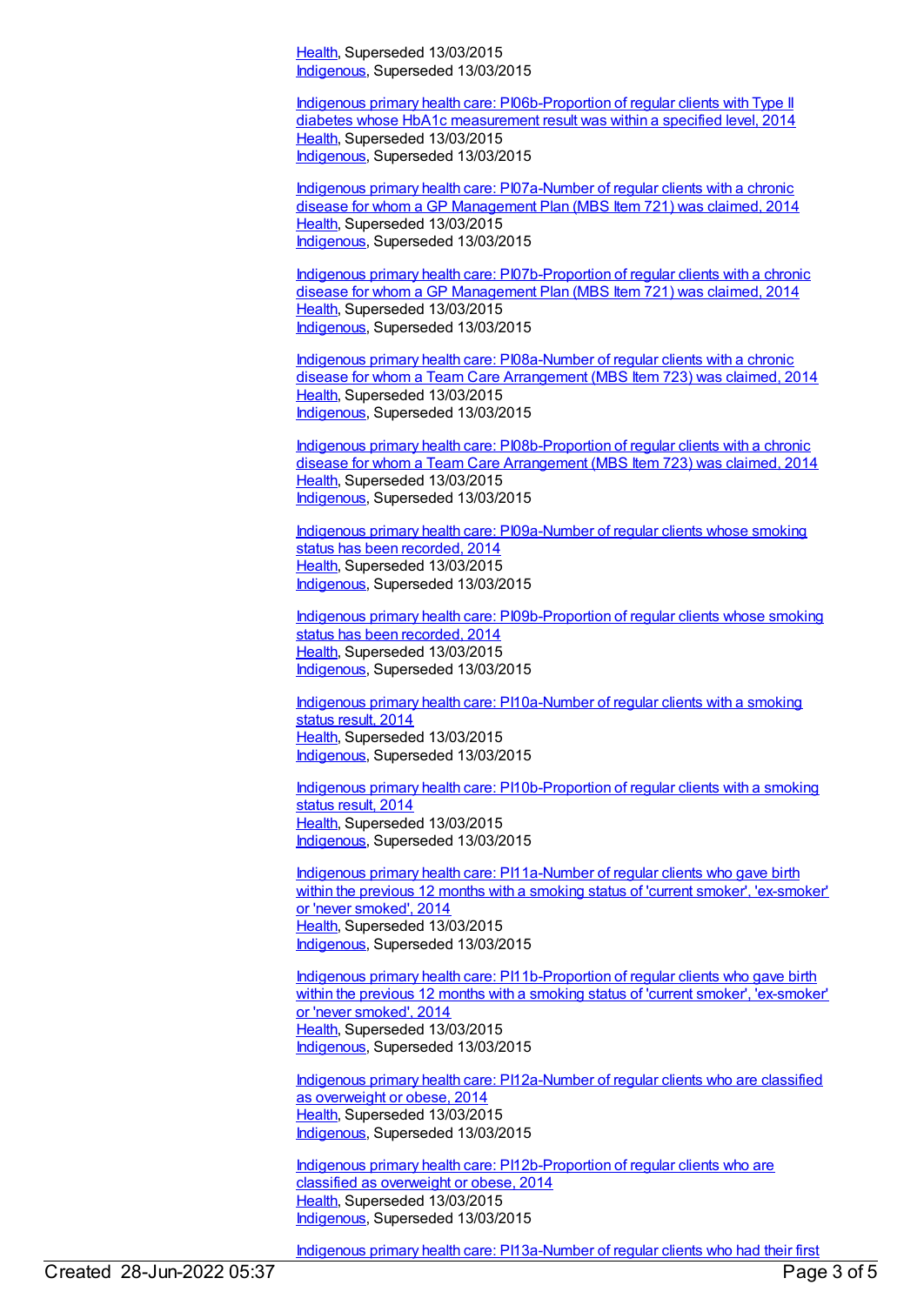antenatal care visit within specified periods, 2014 [Health](https://meteor.aihw.gov.au/RegistrationAuthority/12), Superseded 13/03/2015 [Indigenous](https://meteor.aihw.gov.au/RegistrationAuthority/6), Superseded 13/03/2015

Indigenous primary health care: [PI13b-Proportion](https://meteor.aihw.gov.au/content/504733) of regular clients who had their first antenatal care visit within specified periods, 2014 [Health](https://meteor.aihw.gov.au/RegistrationAuthority/12), Superseded 13/03/2015 [Indigenous](https://meteor.aihw.gov.au/RegistrationAuthority/6), Superseded 13/03/2015

Indigenous primary health care: [PI14a-Number](https://meteor.aihw.gov.au/content/504735) of regular clients aged 50 years and over who are immunised against influenza, 2014 [Health](https://meteor.aihw.gov.au/RegistrationAuthority/12), Superseded 13/03/2015 [Indigenous](https://meteor.aihw.gov.au/RegistrationAuthority/6), Superseded 13/03/2015

Indigenous primary health care: [PI14b-Proportion](https://meteor.aihw.gov.au/content/504737) of regular clients aged 50 years and over who are immunised against influenza, 2014 [Health](https://meteor.aihw.gov.au/RegistrationAuthority/12), Superseded 13/03/2015 [Indigenous](https://meteor.aihw.gov.au/RegistrationAuthority/6), Superseded 13/03/2015

Indigenous primary health care: [PI15a-Number](https://meteor.aihw.gov.au/content/504739) of regular clients with Type II diabetes or COPD who are immunised against influenza, 2014 [Health](https://meteor.aihw.gov.au/RegistrationAuthority/12), Superseded 13/03/2015 [Indigenous](https://meteor.aihw.gov.au/RegistrationAuthority/6), Superseded 13/03/2015

Indigenous primary health care: [PI15b-Proportion](https://meteor.aihw.gov.au/content/504741) of regular clients with Type II diabetes or COPD who are immunised against influenza, 2014 [Health](https://meteor.aihw.gov.au/RegistrationAuthority/12), Superseded 13/03/2015 [Indigenous](https://meteor.aihw.gov.au/RegistrationAuthority/6), Superseded 13/03/2015

Indigenous primary health care: [PI16a-Number](https://meteor.aihw.gov.au/content/504743) of regular clients whose alcohol consumption status has been recorded, 2014 [Health](https://meteor.aihw.gov.au/RegistrationAuthority/12), Superseded 13/03/2015 [Indigenous](https://meteor.aihw.gov.au/RegistrationAuthority/6), Superseded 13/03/2015

Indigenous primary health care: [PI16b-Proportion](https://meteor.aihw.gov.au/content/504745) of regular clients whose alcohol consumption status has been recorded, 2014 [Health](https://meteor.aihw.gov.au/RegistrationAuthority/12), Superseded 13/03/2015 [Indigenous](https://meteor.aihw.gov.au/RegistrationAuthority/6), Superseded 13/03/2015

Indigenous primary health care: [PI18a-Number](https://meteor.aihw.gov.au/content/504785) of regular clients with a selected chronic disease who have had a kidney function test, 2014 [Health](https://meteor.aihw.gov.au/RegistrationAuthority/12), Superseded 13/03/2015 [Indigenous](https://meteor.aihw.gov.au/RegistrationAuthority/6), Superseded 13/03/2015

Indigenous primary health care: [PI18b-Proportion](https://meteor.aihw.gov.au/content/504788) of regular clients with a selected chronic disease who have had a kidney function test, 2014 [Health](https://meteor.aihw.gov.au/RegistrationAuthority/12), Superseded 13/03/2015 [Indigenous](https://meteor.aihw.gov.au/RegistrationAuthority/6), Superseded 13/03/2015

Indigenous primary health care: [PI19a-Number](https://meteor.aihw.gov.au/content/481523) of regular clients with a selected chronic disease who have had an eGFR recorded with results within specified levels, 2014 [Health](https://meteor.aihw.gov.au/RegistrationAuthority/12), Superseded 13/03/2015 [Indigenous](https://meteor.aihw.gov.au/RegistrationAuthority/6), Superseded 13/03/2015

Indigenous primary health care: [PI19b-Proportion](https://meteor.aihw.gov.au/content/481525) of regular clients with a selected chronic disease who have had an eGFR recorded with results within specified levels, 2014 [Health](https://meteor.aihw.gov.au/RegistrationAuthority/12), Superseded 13/03/2015 [Indigenous](https://meteor.aihw.gov.au/RegistrationAuthority/6), Superseded 13/03/2015

Indigenous primary health care: PI20a-Number of regular clients aged 35 years and over who have had an absolute [cardiovascular](https://meteor.aihw.gov.au/content/481574) disease risk assessment recorded,  $2014$ [Health](https://meteor.aihw.gov.au/RegistrationAuthority/12), Retired 13/03/2015 [Indigenous](https://meteor.aihw.gov.au/RegistrationAuthority/6), Superseded 13/03/2015

Indigenous primary health care: [PI20b-Proportion](https://meteor.aihw.gov.au/content/481576) of regular clients aged 35 years and over who have had an absolute cardiovascular disease risk assessment recorded, 2014